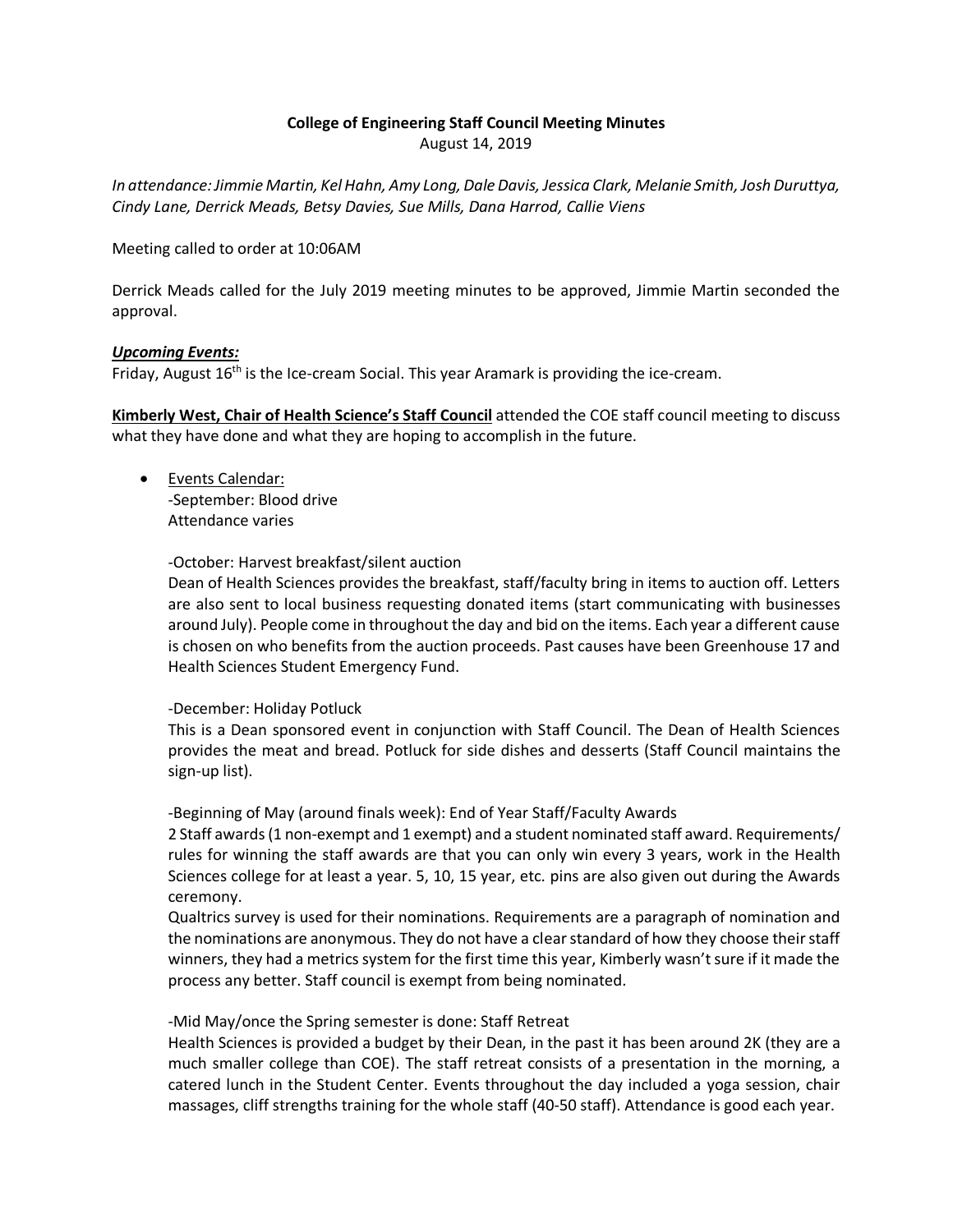# • Staff Council Facebook page:

Closed Facebook group for all staff. It's a great platform to engage and get information out. Information that Health Sciences post on their page is the Staff Council meeting minutes and they also do simple, not intrusive profiles of staff. They call this "Ice Breaker of the week", other staff on the Facebook page try and guess which staff is featured that week based on the questions answered. Health Sciences does not have an officer responsible for social media, in the past the Chair would usually post. Derrick requested to be added to Health Sciences staff Facebook page to see how they run theirs.

# • Health Sciences Staff Council participation:

Health Sciences lets anyone who is interested in being in Staff Council join. There is no restriction on if more than one person from each department is involved.

# **What COE Staff Council is hoping to implement soon:**

• COE Staff Facebook group: We really like the concept of this, there is a lot of involvement per Health Sciences Staff Facebook page with their staff.

Tasks to implement:

- 1. Set up social media page and start asking questions from staff to include on the page.
- 2. Get to know Staff Council post.

3. Would like this to help raise the prestige of Staff Council and inform the staff who they can go to about questions/concerns.

4. Include fun posts that get people involved, i.e. post your pets, etc.

Kel will draft an email for the department chairs to send out to their staff to let them know who is on the Staff Council.

## **UK Staff Senate Update: Derrick**

• Derrick is on the election's subcommittee through UK Staff Council. That subcommittee is working to understand how staff perceive what the Senate does, they are in hopes to make the Staff Senate more prestigious, to show that it's also fun! Derrick would like to implement some of those same things to COE Staff Council.

## **Tasks to complete by the September Staff Council meeting:**

Upcoming events: Derrick to remind staff/faculty about upcoming UK Football tailgates and to RSVP.

Betsy will work on the Event Survey to send out to COE staff to determine what events staff are interested in to help plan our events throughout the year.

Start thinking more about a COE Staff retreat, to continue the discussion of a proposal, budget and goals. Ideas discussed that we could include in the COE Staff Retreat (which is mostly free through UK services):